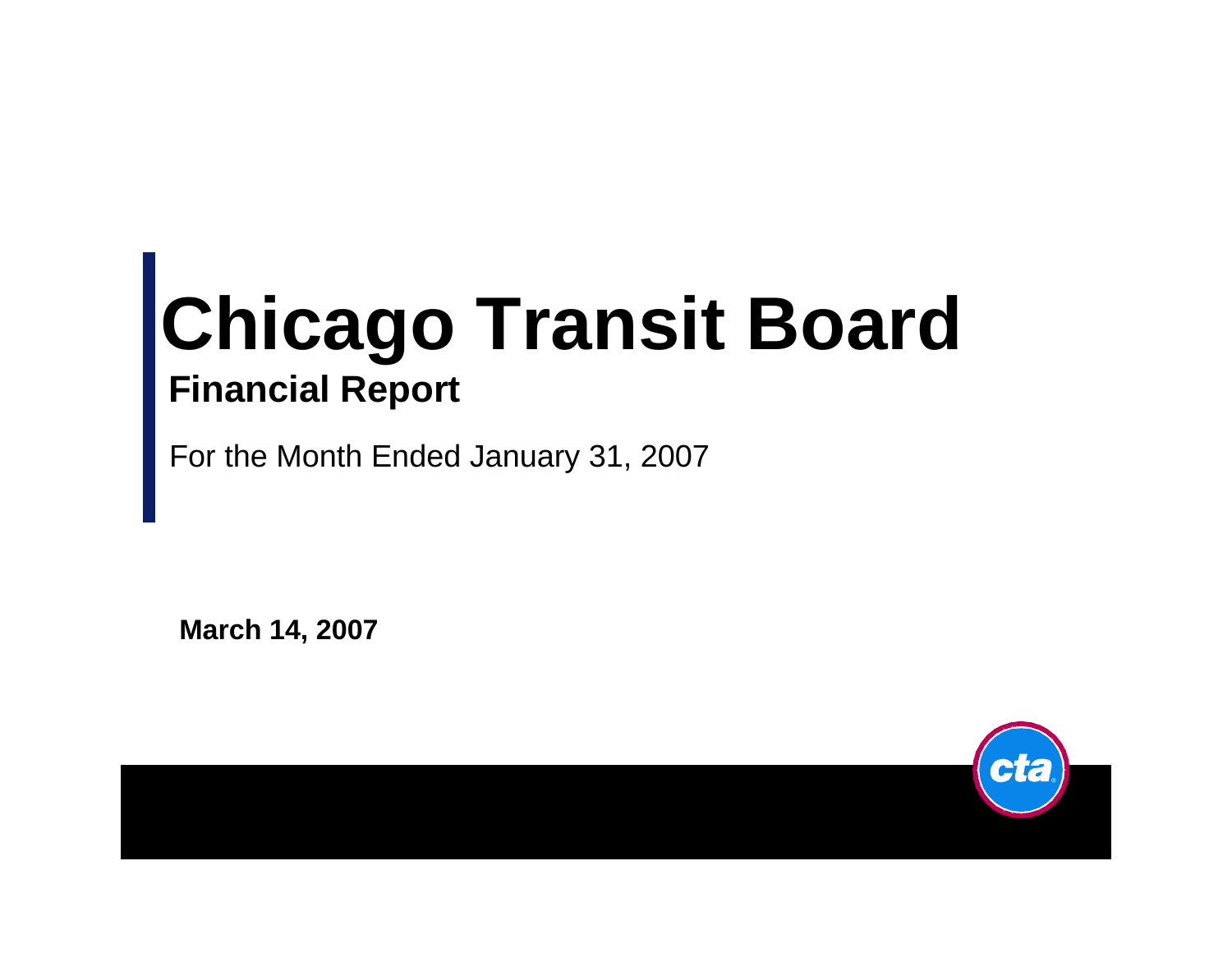### **Financial Summary - FY2006**

- Balanced Budget with total expenses at \$1.076 billion
- Recovery Ratio 54.55% ш

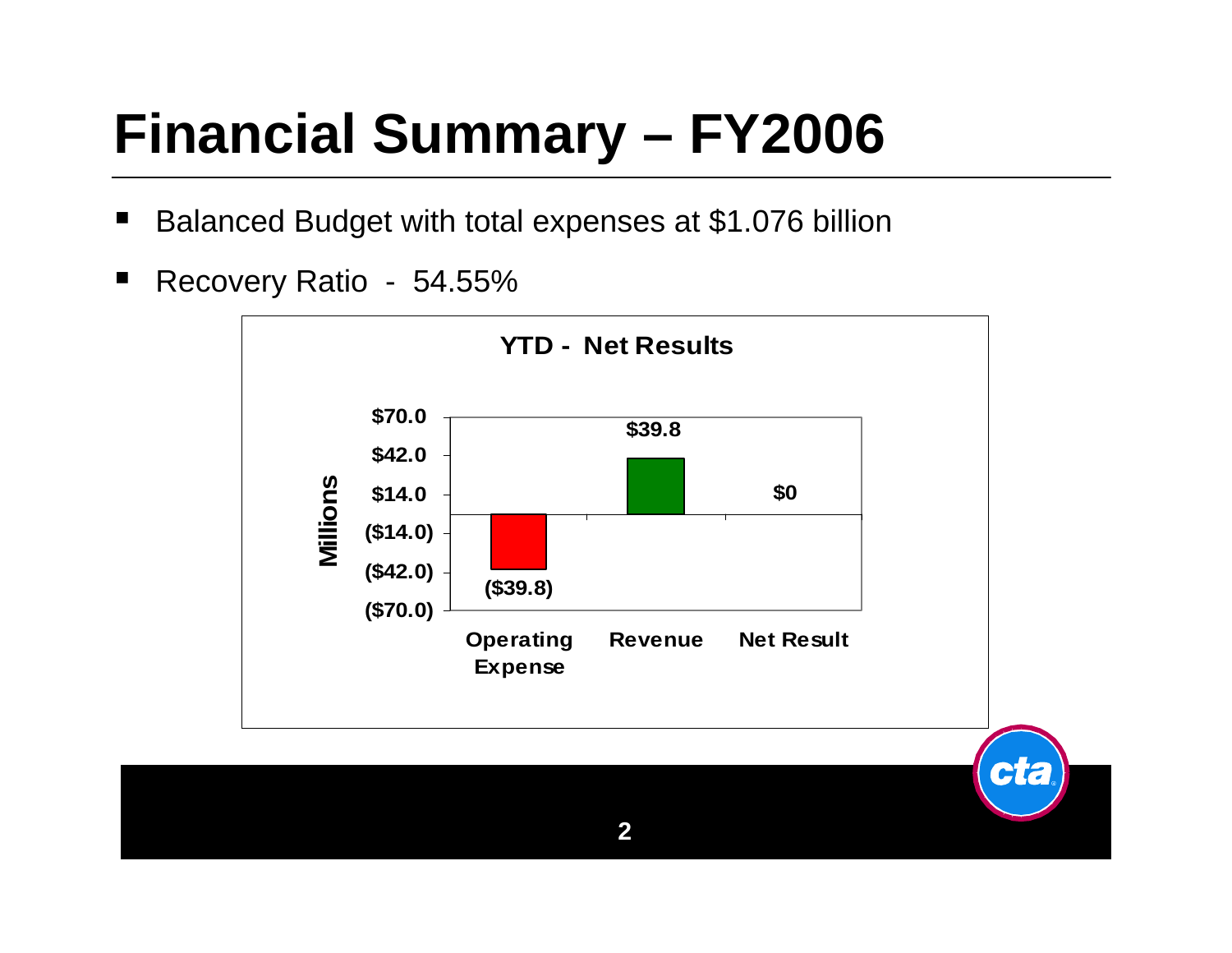### **Financial Summary - Current Month**

Current operating deficit of \$3.6 million with a 45.75% recovery ratio. w



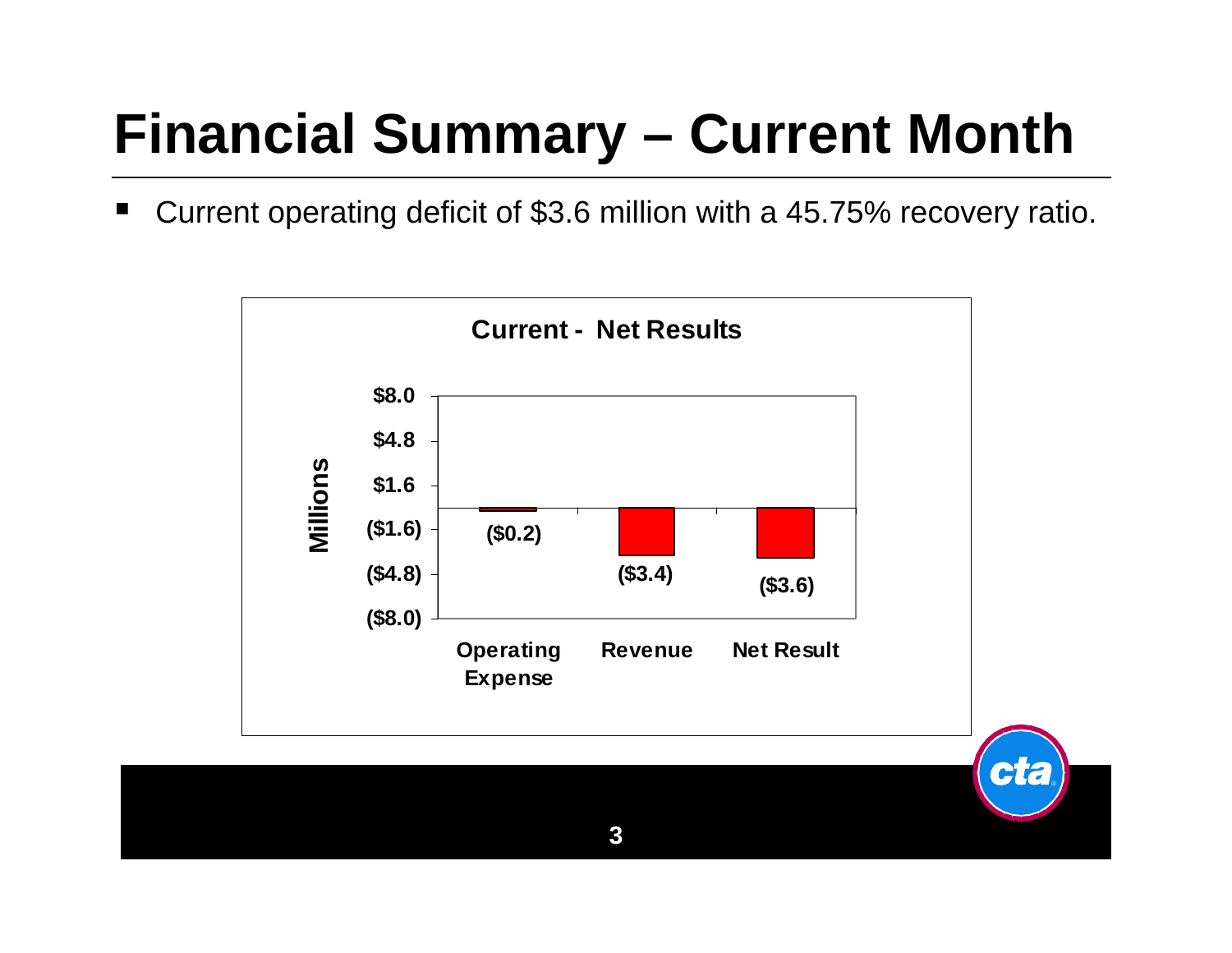# **Operating Expenses**

 $\blacksquare$ ■ Current expenses equaled \$98.1 million – \$0.2 million over budget.

|                | <b>Budget</b><br>(millions) | <b>Actual</b><br>(millions) | Variance<br>(millions) |
|----------------|-----------------------------|-----------------------------|------------------------|
| <b>Current</b> | \$97.9                      | \$98.1                      | $\$0.2)$               |
|                | \$97.9                      | \$98.1                      | $\$0.2)$               |

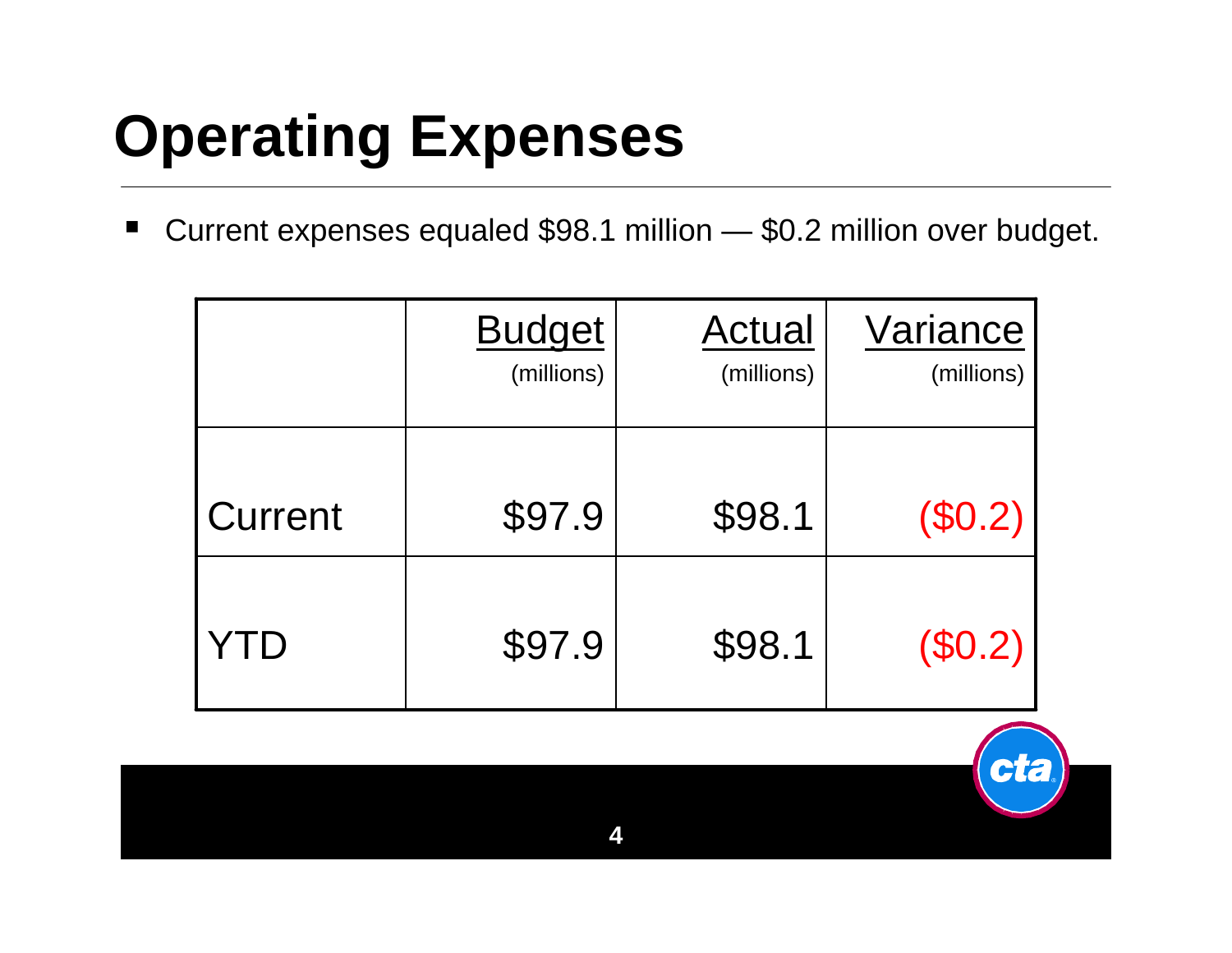### Labor

Current expenses equaled \$75.0 million - \$2.6 million over budget.



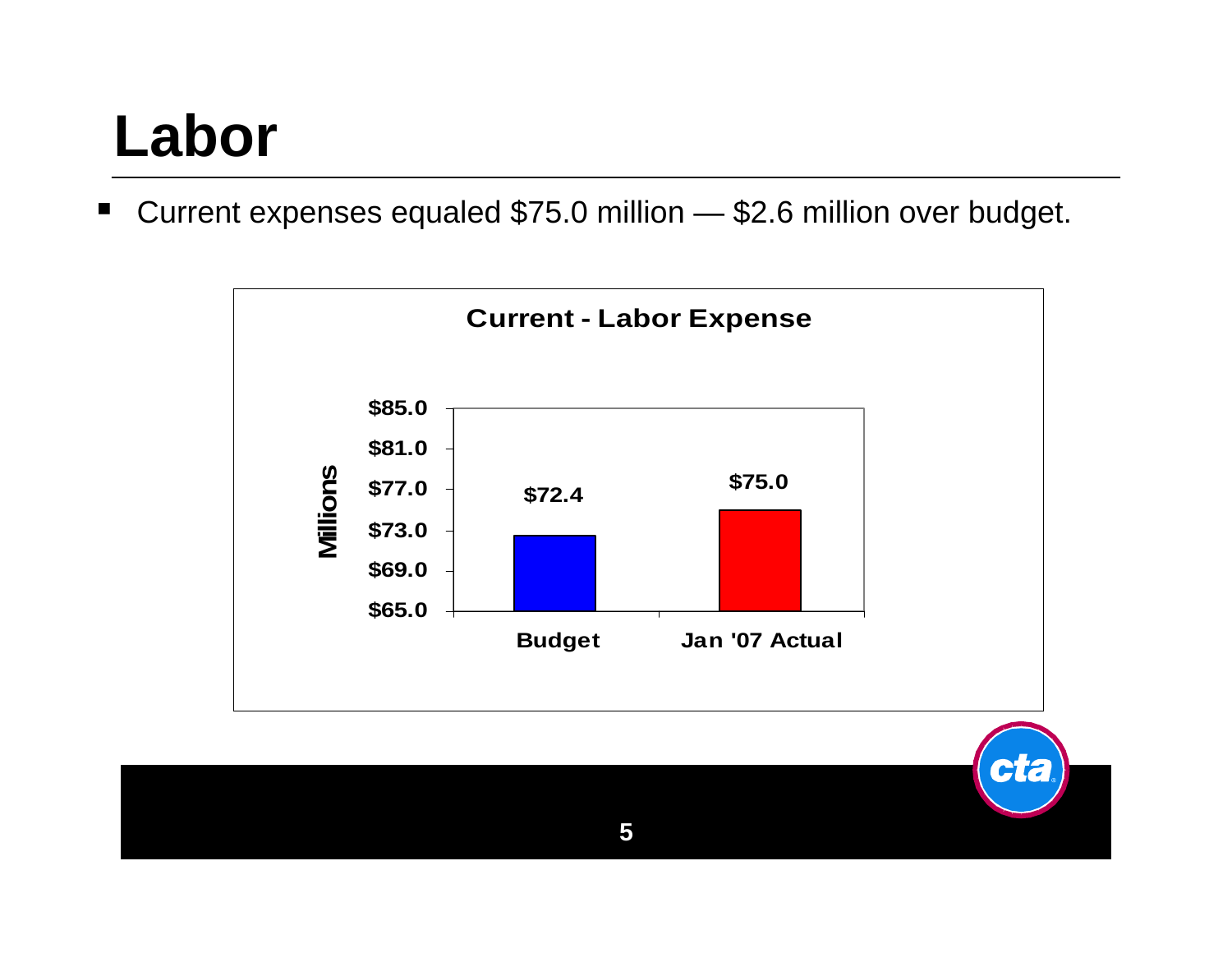### **Materials**

٠ Current expenses equaled budget at \$6.8 million.



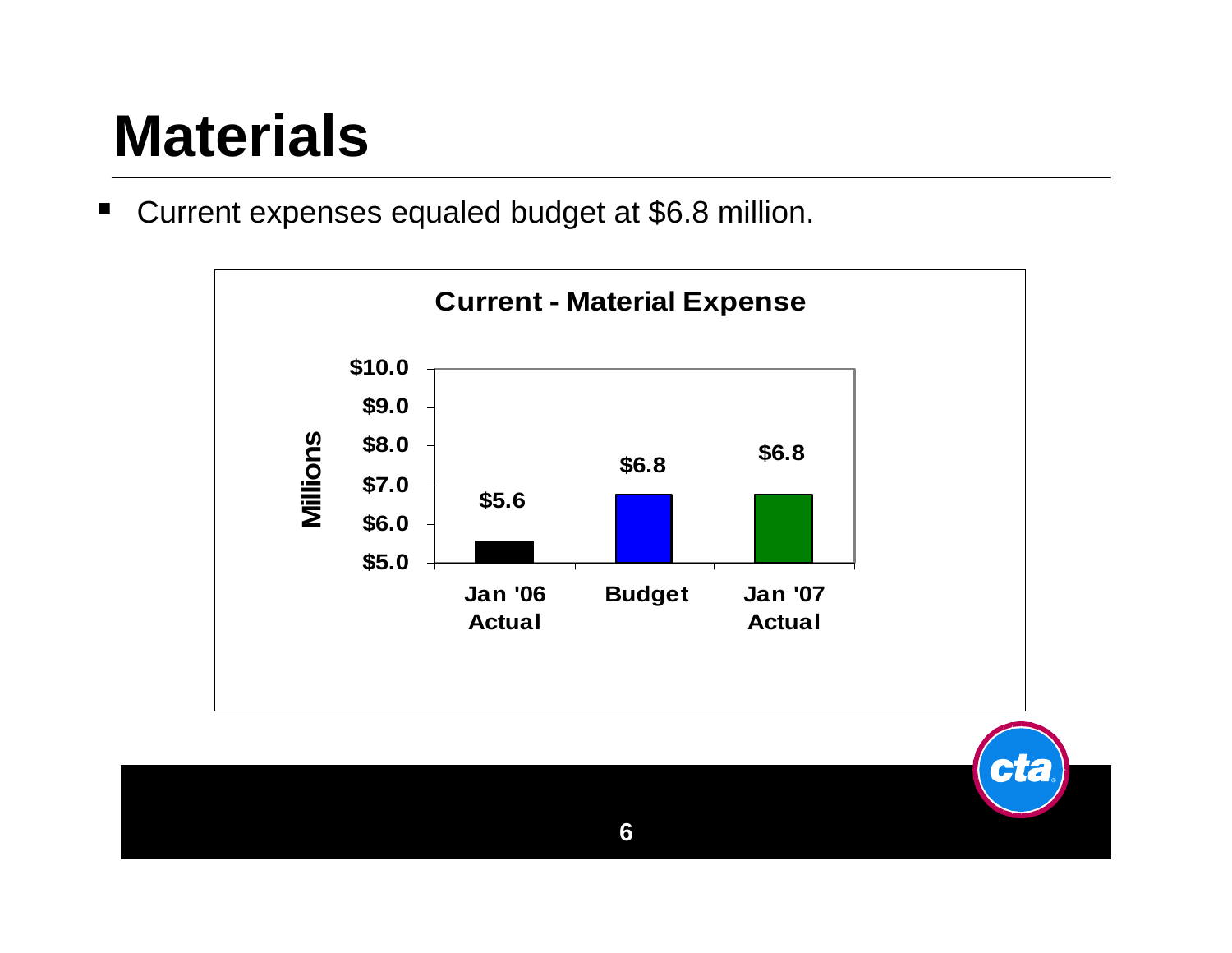# **Fuel – Revenue Equipment**

 $\blacksquare$  Current fuel expense equaled \$5.6 million - \$0.4 million over budget.

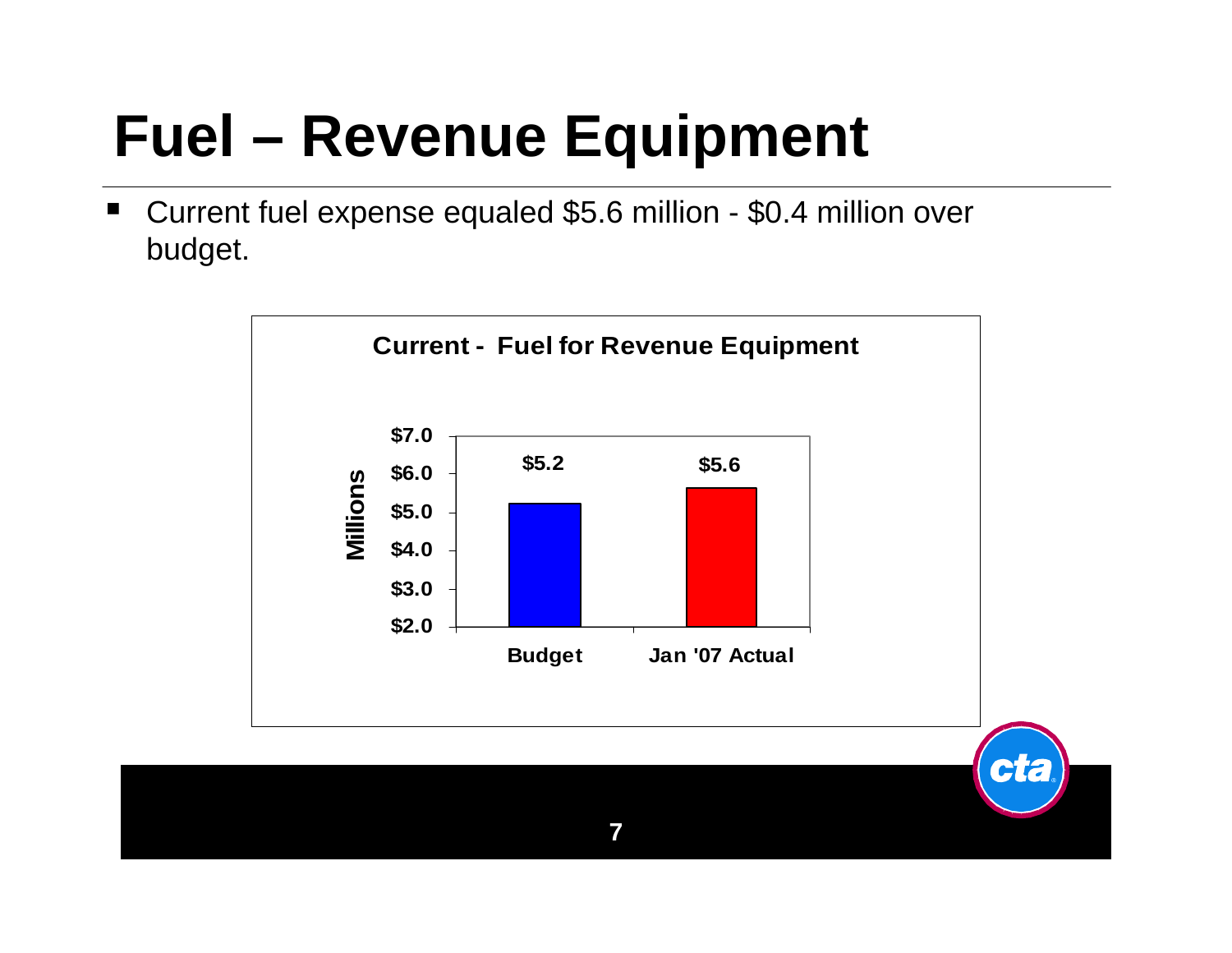### **System-Generated Revenues**

٠ System-Generated Revenues equaled \$42.0 million in January 2007 due to lower fare and advertising revenues.

|                | <b>Budget</b><br>(millions) | Actual<br>(millions) | Variance<br>(millions) |
|----------------|-----------------------------|----------------------|------------------------|
| <b>Current</b> | \$45.4                      | \$42.0               | (\$3.4)                |
|                | \$45.4                      | \$42.0               | $(S\ 3.4)$             |

**City**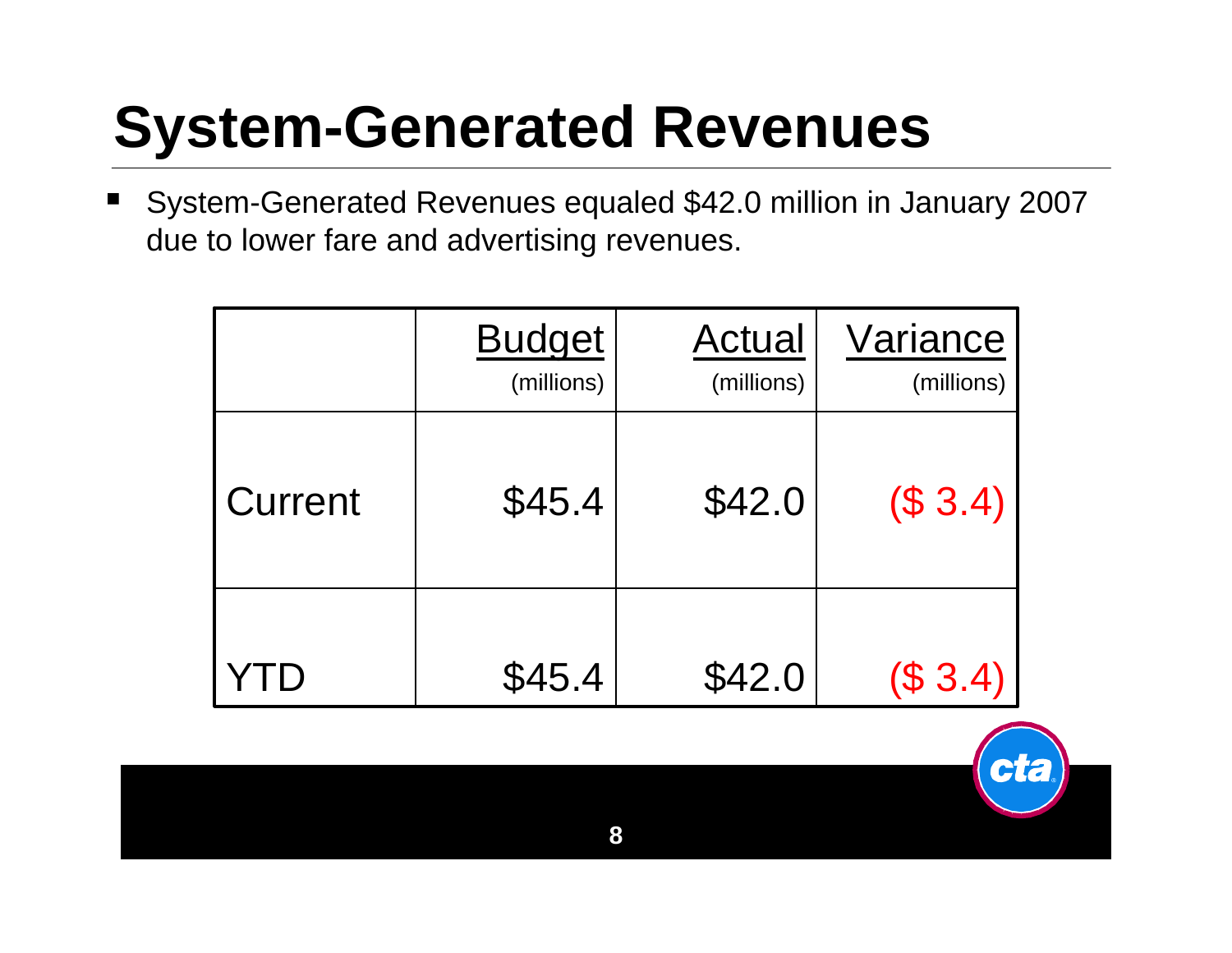#### **Farebox Revenue**

 $\blacksquare$ ■ Current Farebox Revenue was \$37.3 million — 3.6% under budget.

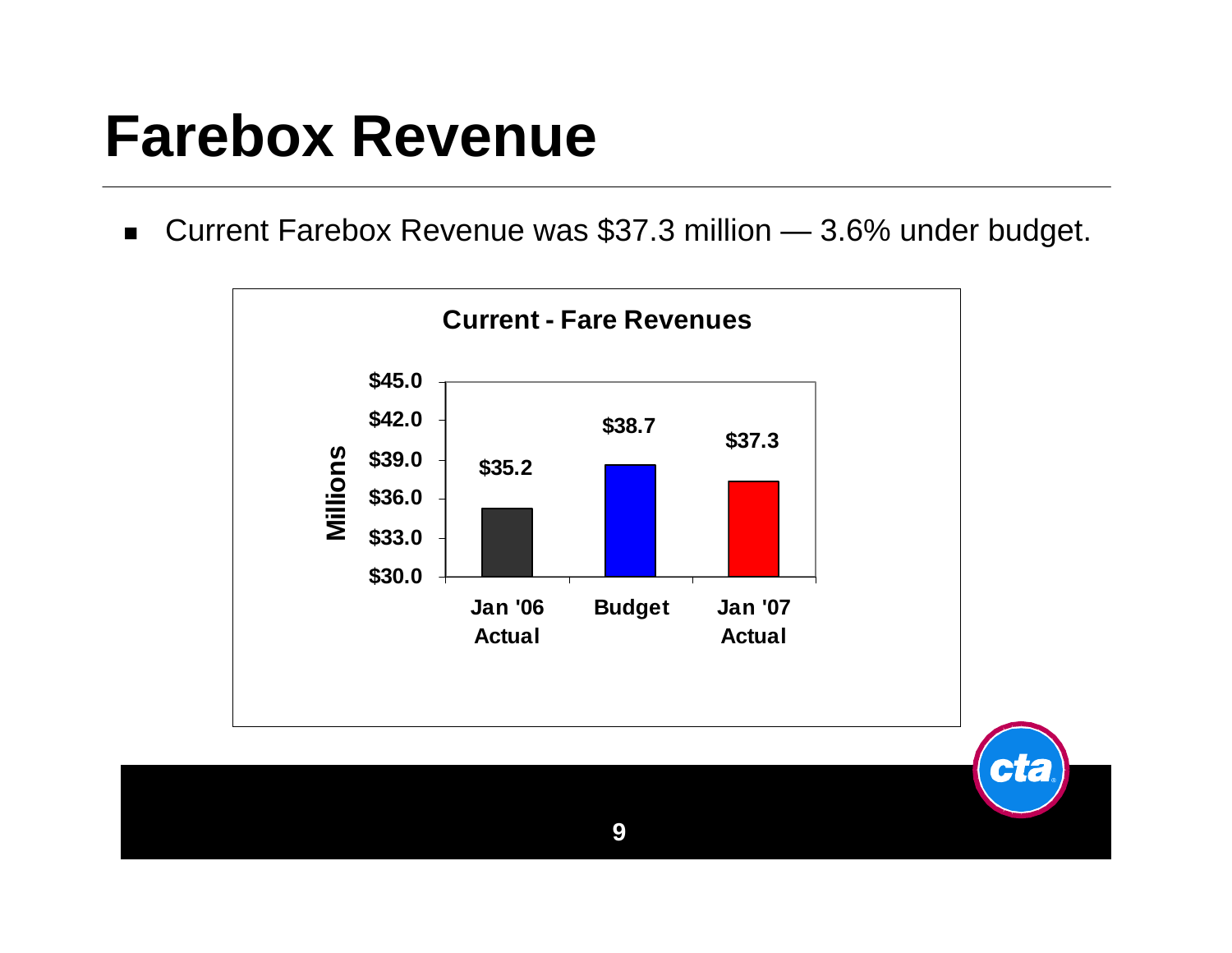### **Other Revenues**

Current Other Revenue was \$4.7 million - 30.8% under budget.  $\blacksquare$